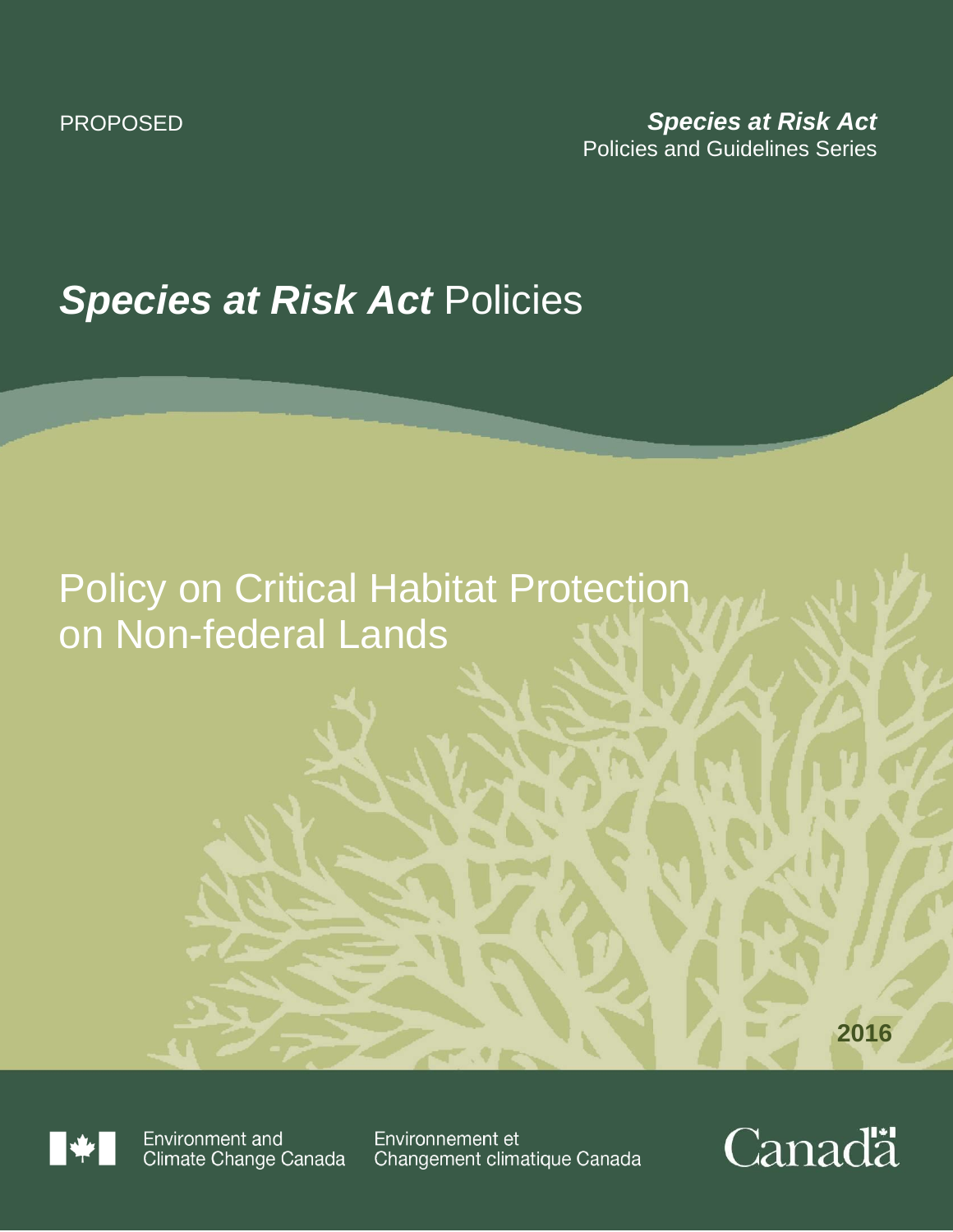#### **Recommended citation:**

Environment and Climate Change Canada. 2016. Policy on Critical Habitat Protection on Non-federal Lands [Proposed]. *Species at Risk Act:* Policies and Guidelines Series. Environment and Climate Change Canada, Ottawa. 9 pp.

Cat. No.: xx ISBN: xx

Unless otherwise specified, you may not reproduce materials in this publication, in whole or in part, for the purposes of commercial redistribution without prior written permission from Environment and Climate Change Canada's copyright administrator. To obtain permission to reproduce Government of Canada materials for commercial purposes, apply for Crown Copyright Clearance by contacting:

Environment and Climate Change Canada Public Inquiries Centre 7th Floor, Fontaine Building 200 Sacré-Coeur Boulevard Gatineau QC K1A 0H3 Telephone: 819-997-2800 Toll Free: 1-800-668-6767 (in Canada only) Email: [ec.enviroinfo.ec@canada.ca](mailto:ec.enviroinfo.ec@canada.ca)

© Her Majesty the Queen in Right of Canada, represented by the Minister of Environment and Climate Change, 2016

Aussi disponible en français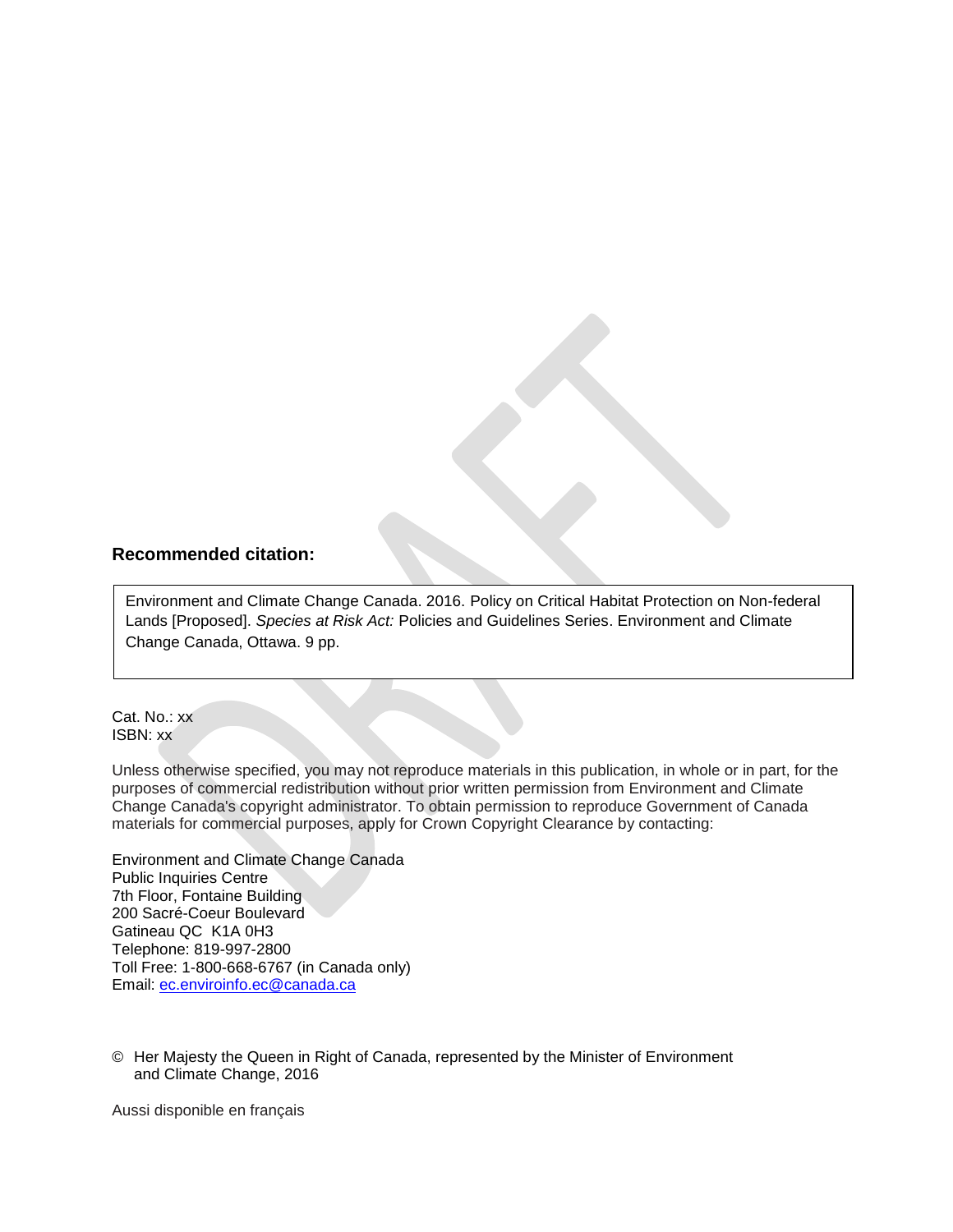## **1.0 Preface**

The purposes of the *Species at Risk Act* ('SARA', the Act) include 1) to prevent wildlife species from extirpation or extinction, and 2) to provide for the recovery of wildlife species that are extirpated, endangered or threatened as a result of human activity. The fact that habitat loss or impairment is the primary threat for most species at risk is reflected in SARA's preamble. SARA definines critical habitat as "the habitat that is necessary for the survival or recovery of a listed wildlife species and that is identified in a recovery document for the species".

Subsection 61(1) of SARA provides that no person shall destroy any part of the critical habitat of a listed endangered or threatened terrestrial species at risk that is on nonfederal lands. Subsection 61(2) states that this prohibition applies only to the portions of the critical habitat that the Governor in Council, on the recommendation of the Minister of the Environment (the Minister), specifies by Order.

Subsection 61(4) requires that, if the Minister forms the opinion that any portion of critical habitat is not effectively protected by the laws of the province or territory, and there are no measures in or provisions under SARA (such as a section 11 conservation agreement) or any other Act of Parliament that protect the particular portion of the critical habitat, the Minister must recommend that the Governor in Council make an order that extends the prohibition against the destruction of critical habitat to that portion.

Subsection 61(4) also states that before forming the opinion, the Minister is required to consult with the appropriate provincial or territorial minister(s). In all cases, the Governor in Council makes the final decision whether to make the order to protect the parts and/or portions of critical habitat which are unprotected on non-federal lands.

If in the opinion of the Minister any portion of a species' critical habitat on non-federal land remains unprotected 180 days after it was first identified in a final recovery strategy or action plan posted on the Species at Risk Public Registry, the Minister must, in accordance with section 63 of SARA, include in that Registry a report on the steps taken to protect the critical habitat. Section 63 requires that the Minister continue to report with respect to every subsequent 180 day period until the portion is protected or is no longer identified as critical habitat.

Section 11 of SARA authorizes a competent minister to enter into a conservation agreement to benefit a species at risk or enhance its survival in the wild. The agreement must provide for the taking of conservation measures consistent with the purposes of the Act, and may include measures with respect to protecting the species' habitat, including its critical habitat.

Text bolded in this document is defined in section 7.0 Definitions and Examples.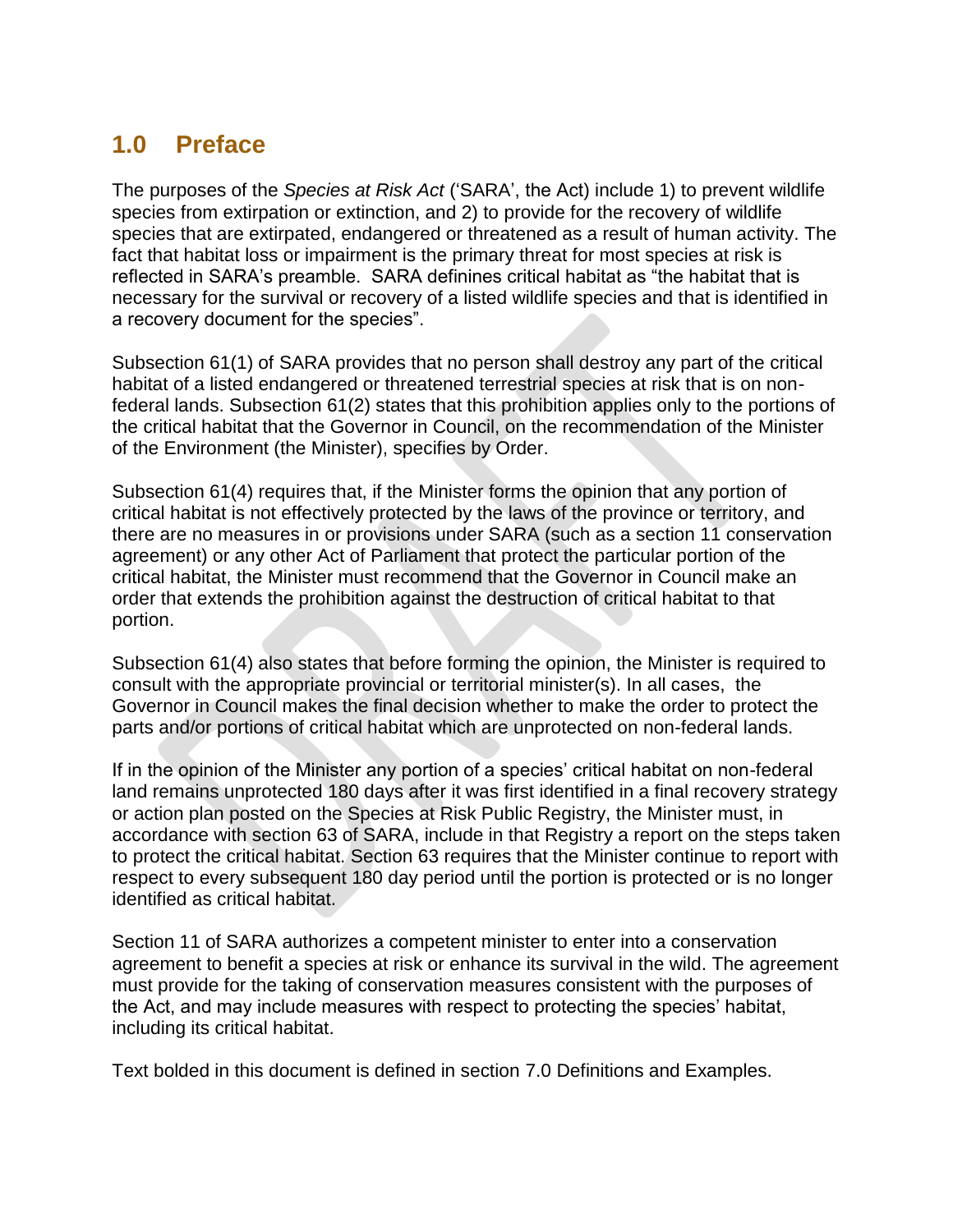## **2.0 Purpose**

The purpose of this policy is to set out the factors guiding the assessment of whether existing laws and measures protect critical habitat that has been identified on nonfederal lands, and the actions to be taken following the completion of that assessment. Environment and Climate Change Canada will assess the protection of critical habitat on non-federal lands for terrestrial species at risk, for which the Minister of the Environment is the competent Minister under SARA, using this policy.

## **3.0 Overarching Policy Statements**

#### **3.1 Protection and Effective Protection**

3.1.1 Critical habitat will be considered to be protected or effectively protected for the purposes of subsection61(4), where provisions in, or measures under SARA or other Acts of Parliament (as per paragraph 61(4)(a)), or the laws of the province or territory (as per paragraph 61(4)(b)), are, based on the available evidence, having the same protection outcome as would be the case if SARA subsection 61(1) prohibitions were in place. The **protection outcome** is that critical habitat is not being and will not be destroyed, except in ways that SARA's discretionary measures would allow.

#### **3.2 Risk-Based Approach to Protection and Effective Protection**

3.2.1 Where there are no provisions in, or measures under SARA or other Acts of Parliament, or the laws of the province or territory that provide for protection, critical habitat will also be considered to be protected or effectively protected for the purposes of subsection 61(4) if there is a low level of risk that the critical habitat will be destroyed.

#### **3.3 Destruction of Critical Habitat**

3.3.1 Critical habitat will be considered destroyed if part of the critical habitat is degraded, either permanently or temporarily, such that it would not serve its function when needed by the species. Destruction may result from a single or multiple activities at one point in time or from the cumulative effects of one or more activities over time.

#### **3.4 Cooperation with Responsible Parties**

3.4.1 When assessing the protection of critical habitat that is not on federal lands, Environment and Climate Change Canada will consult and, to the extent possible, cooperate with provincial, territorial, Indigenous, and local governments, federal government departments, and others with responsibility for managing non-federal land on which critical habitat has been identified.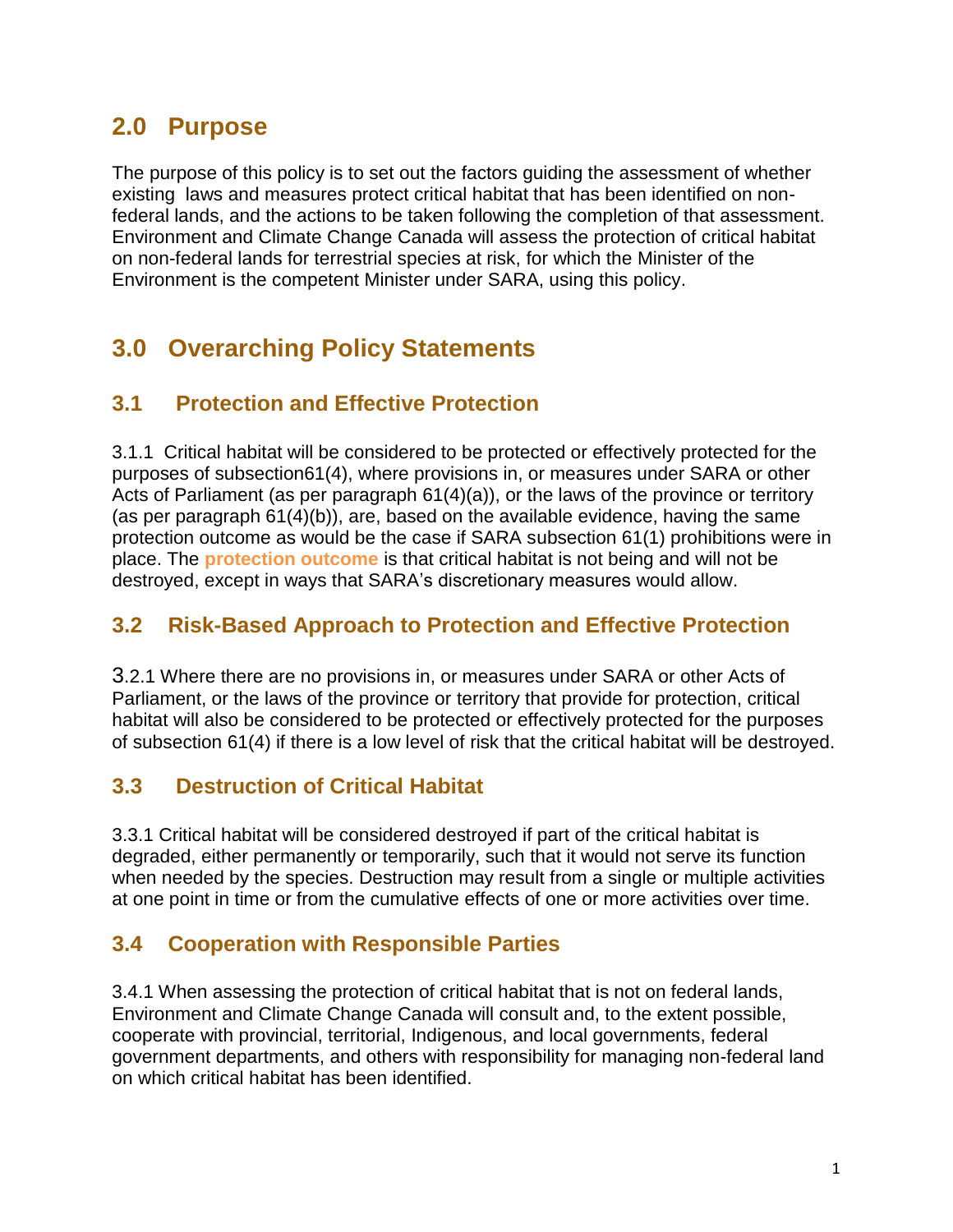3.4.2 The purpose of this consultation and cooperation will be to accurately understand the laws, provisions, and measures that are in place, or are planned to be put in place, to protect portions of the critical habitat.

#### **3.5 First Opportunity to the Province or Territory Responsible for Managing Non-Federal Land**

3.5.1 Environment and Climate Change Canada will first look to the laws of the province or territory to assess whether they provide effective protection against the destruction of the critical habitat on non-federal land prior to considering provisions in or measures under SARA or other Acts of Parliament.

## **4.0 Critical Habitat Protection Assessment on Non-Federal Lands**

#### **4.1 General Process and Scope**

4.1.1 When assessing the protection of critical habitat, Environment and Climate Change Canada will use a four-step process called Critical Habitat Protection Assessment on Non-Federal Lands (hereafter referred to as CHPA).

4.1.2 SARA subsection 61(1) states, 'No person shall destroy any part of critical habitat', and subsection 61(2) and section 63 refer to 'portions' of critical habitat. The CHPA will consider all **parts** and **portions** of critical habitat for a given species, or multiple species as appropriate.

- The parts of critical habitat are the components or constituent elements of the habitat that make it necessary for the survival and recovery of the species. These are often referred to as biophysical attributes within recovery documents (e.g. attributes specific to nesting, foraging, plantgrowing conditions).
- A portion of critical habitat is the geographic area within which a common set of land ownership, land tenure or management type, and protection mechanisms apply.

4.1.3 Recovery Strategies and Action Plans include a section entitled "*Activities likely to result in the destruction of critical habitat"* which describes examples of the types of activities and how these could result in destruction of critical habitat. The CHPA will review each of these activities for each portion of critical habitat.

 The best available information will be used for the assessment. If new information about additional activities becomes available after the Recovery Strategy or Action Plan is posted on the Species at Risk Public Registry, the CHPA will also take that information into account.

4.1.4 Steps 1 through 3 of the CHPA provide an assessment of the strength of provincial and territorial laws, federal provisions and measures in providing protection and, if those are not sufficiently strong, an assessment of the risk that critical habitat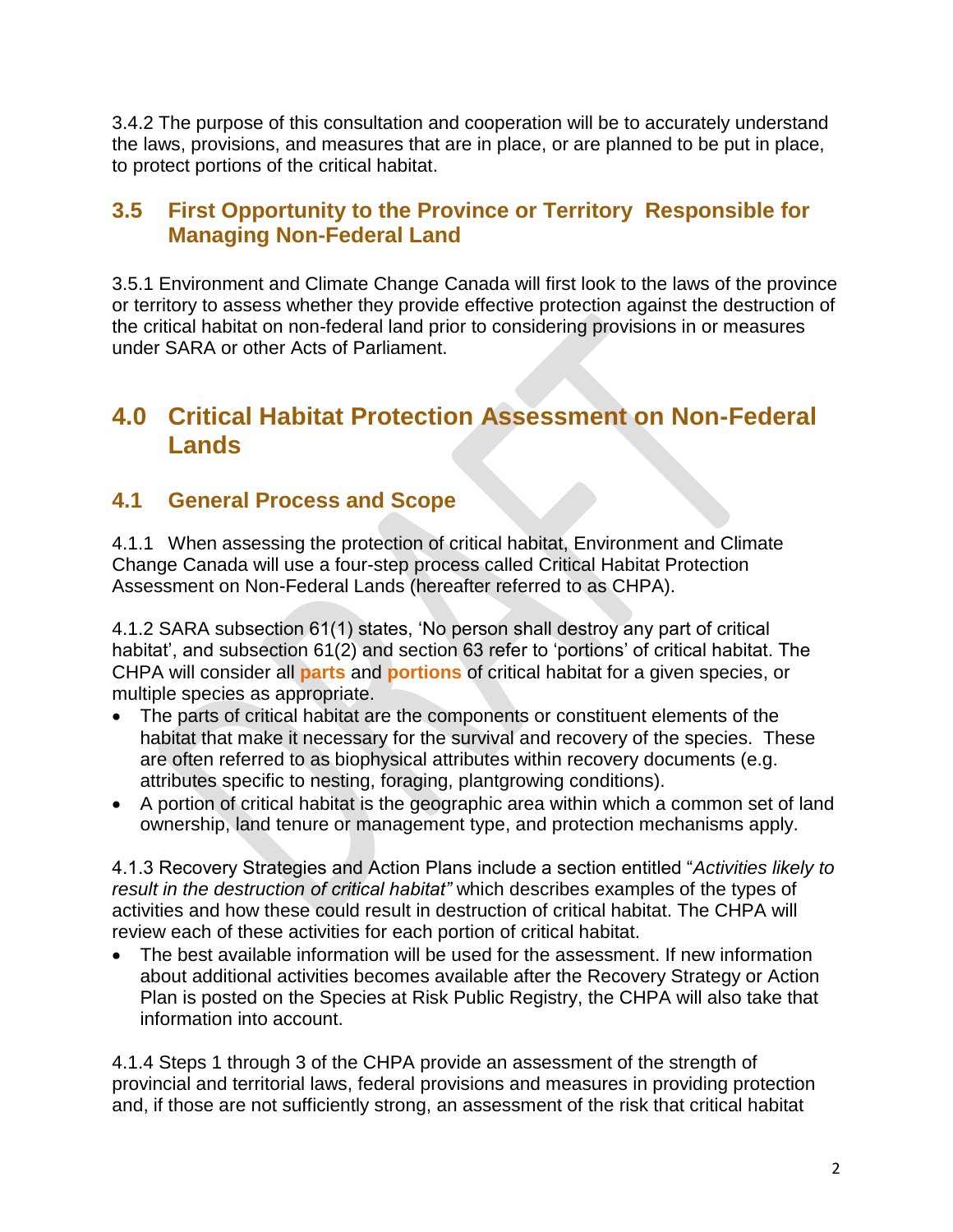destruction will occur.

4.1.5 The results of Steps 1-3 provide an initial assessment of whether the critical habitat is effectively protected/protected.

4.1.6 If effective protection / protection is in place, Step 4 monitors and verifies the efficacy of protection over time.

## **4.2 CHPA Step 1**

4.2.1 SARA paragraph 61(4)(b) refers explicitly to 'the *laws* of the province or territory'. In recognition that the federal government will first look to the laws of the province or territory for effective protection on non-federal lands, the first step of the CHPA is to review the laws of the province or territory to determine if there are any 'gaps' in protection from those laws. For the purposes of the assessment, laws include statutes, associated regulations, and contracts entered under law, collectively referred to as legal instruments.

4.2.2 Step 1 evaluates the strength of provincial or territorial laws for each portion and activity. The strength assessment is based on a review of specific criteria to provide an initial determination on the extent to which the laws provide the same protection outcome as would be the case if SARA subsection 61(1) prohibitions were in place, and that the laws are actually providing protection, based on the history of how the laws have been applied to date. A particular consideration when assessing whether the protection outcome has been achieved is the purpose of any authorization to engage in an activity that may affect critical habitat, and whether it is subject to the pre-conditions set out in section 73 of SARA or similar conditions.

- The criteria considered with respect to whether the law is mandatory in its application are: limitations, exemptions, discretion, and permitting authorities.
- The criteria considered with respect to whether the law is enforceable are: prohibitions and offences, enforcement regime, and penalties or consequences.
- The strength assessment considers both the literal interpretation and the history of the application of the law in relation to the criteria noted above, thus assessing whether the law is both capable of and actually preventing destruction of critical habitat.
- The assessment will not evaluate whether provincial or territorial laws are equivalent to the content and structure of SARA with respect to the above criteria; rather, that the protection outcome of preventing destruction of critical habitat is being achieved, including an evaluation of whether any authorized destruction of critical habitat is subject to similar conditions as provided in SARA.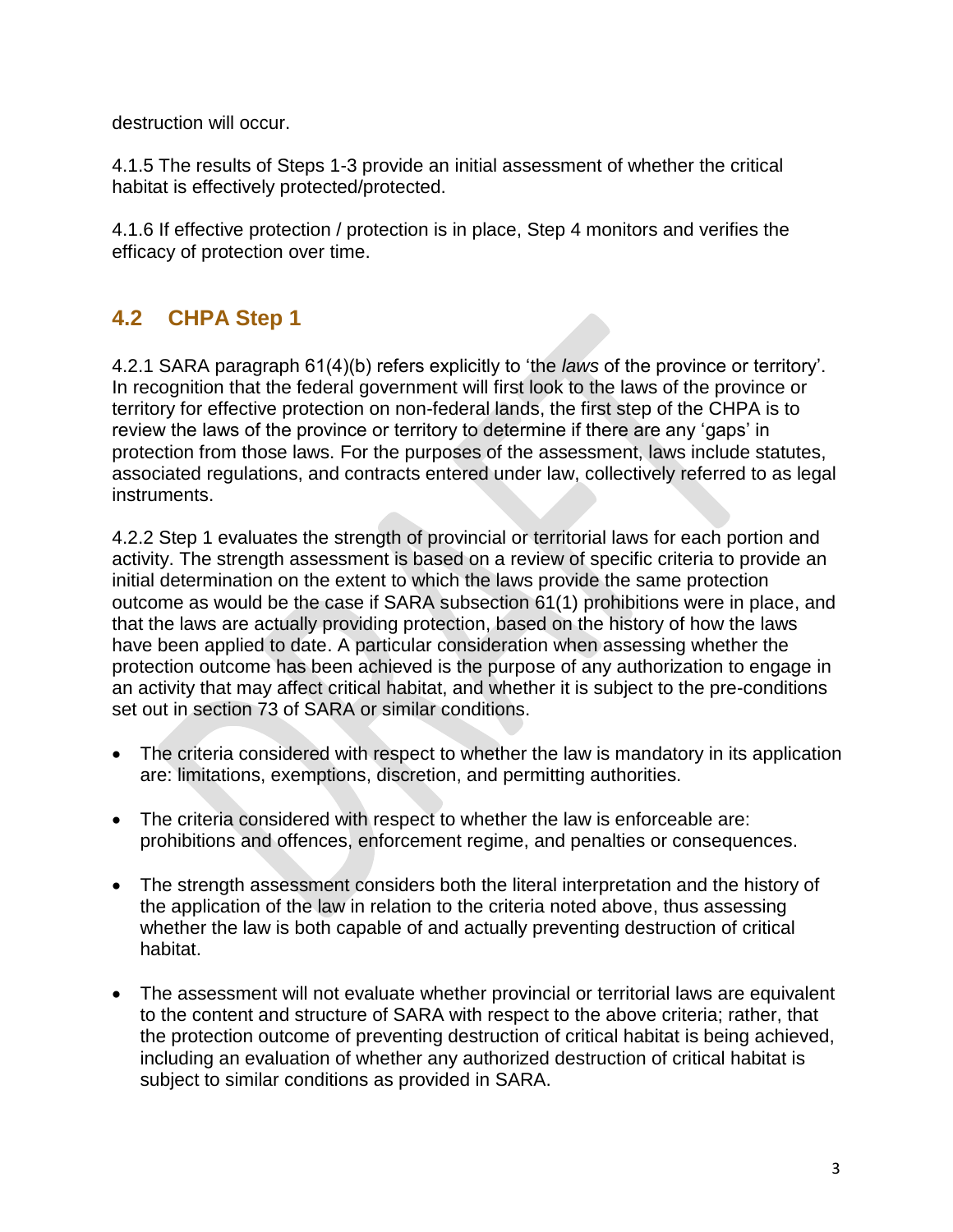4.2.3 Provincial or territorial laws with "moderate" and "strong" overall strength will be considered as providing effective protection for that portion of critical habitat, with respect to the specific activity likely to destroy it. "Strong" laws are equivalent to protection outcomes if SARA prohibitions/permitting were in place; "moderate" strength laws may be structured differently than SARA prohibitions, but are still likely to result in the equivalent outcome of protection.

4.2.4 Provincial or territorial laws with "weak" overall strength will be considered a 'gap' in protection for that portion of critical habitat, as will the absence of any applicable law. In this situation, Step 2 will be completed.

### **4.3 CHPA Step 2**

4.3.1 SARA paragraph 61(4)(a) refers to 'provisions in, or measures under, Acts of Parliament', including SARA, and specifically refers to agreements under section 11. The second step of the CHPA is identical to the first step, except that the assessment is directed at provisions and measures under federal laws, if any are in place. Step 2 is only completed if there are gaps in protection from provincial or territorial laws.

4.3.2 Provisions in or measures under SARA or other Acts of Parliament, including section 11 conservation agreements, codes of practice, or regulations will be assessed under Step 2 to provide an initial determination of the extent to which they are mandatory and enforceable.

4.3.3 As in 4.2.2, the strength assessment is based on a review of specific criteria to provide an initial determination on the extent to which the laws are both mandatory and enforceable such that the same protection outcomes are achieved as would be the case if SARA subsection 61(1) prohibitions were in place; in other words, critical habitat will not be destroyed and any discretion to permit any destruction of critical habitat is no greater than that which would exist under SARA.

- The criteria considered with respect to whether the law is mandatory in its application are: limitations, exemptions, discretion, and permitting authorities.
- The criteria considered with respect to whether the law is enforceable are: prohibitions and offences, enforcement regime, and penalties or consequences.
- The strength assessment considers both the literal interpretation and the history of the application of the law in relation to the criteria noted above.
- The assessment will not evaluate whether other Acts of Parliament are equivalent to the content and structure of SARA with respect to the above criteria; rather, that the protection outcome of preventing destruction of critical habitat will be achieved, including an evaluation of whether any authorized destruction of critical habitat is subject to similar conditions as provided in SARA.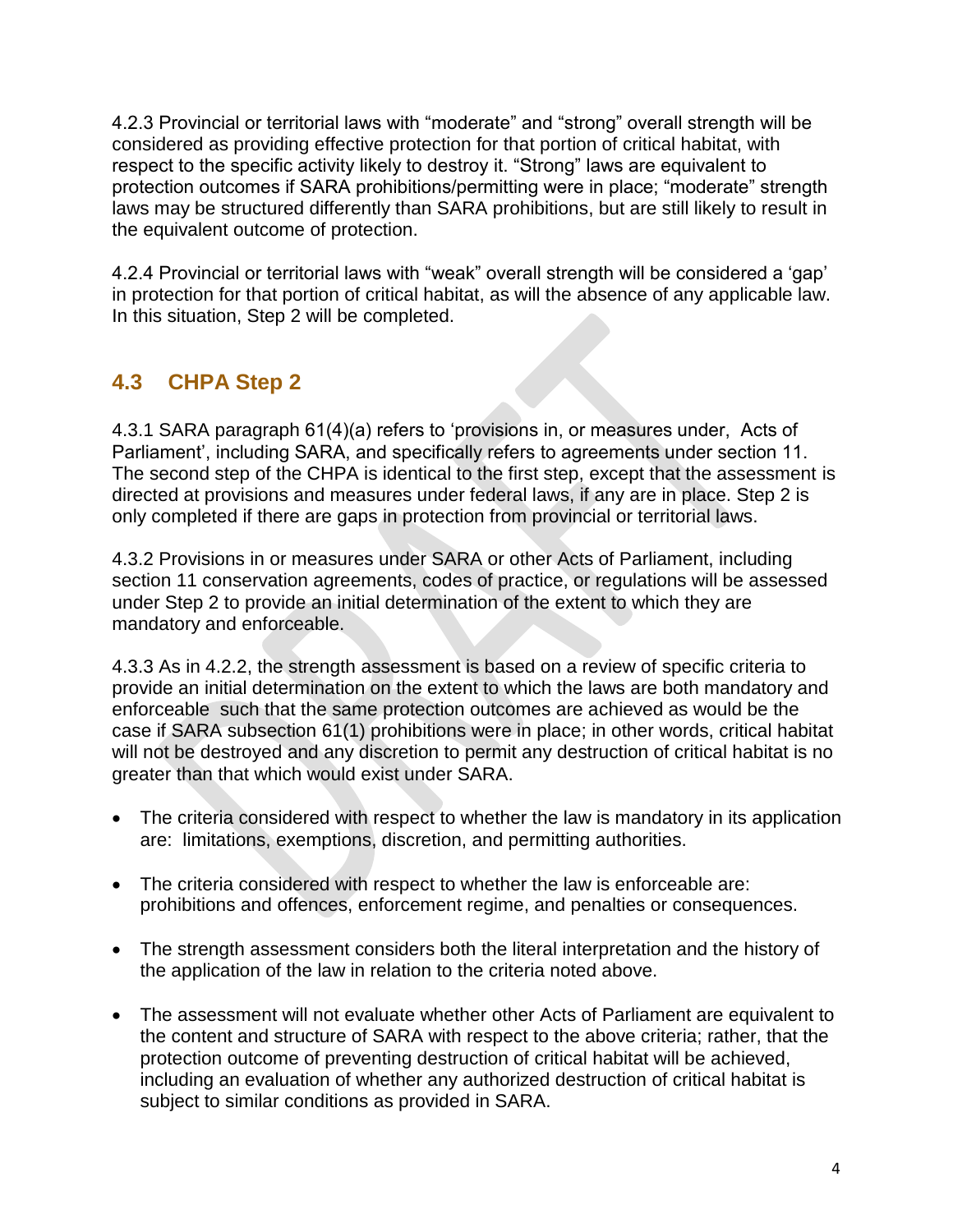4.3.4 Provisions in or measures under Acts of Parliament with "moderate" and "strong" overall strength will be considered as providing **protection** for that portion of critical habitat, with respect to the specific activity likely to destroy it.

4.3.5 Provisions in or measures under Acts of Parliament with "weak" overall strength will be considered a 'gap' in protection for that portion of critical habitat, as will the absence of any applicable provision in or measure under Acts of Parliament. In this situation, Step 3 will be completed.

## **4.4 CHPA Step 3**

4.4.1 Overarching policy statement 3.2 indicates that a risk-based approach will be applied to the assessment of critical habitat protection. This step also provides information to inform the determination of protection under subsection 61(4). SARA's preamble recognizes the need to encourage and support stewardship activities and the conservation efforts of all Canadians. In recognition of this, and the role that conservation measures can play in achieving protection, if the assessment indicates that a 'gap' in protection remains after Steps 1 and 2, the third step of the CHPA will consider the **overall risk** that critical habitat destruction will occur. This includes an evaluation of the **anticipated risk** associated with an activity that is likely to destroy critical habitat within that portion, and the **residual risk** of destruction after consideration of **conservation measures** that prevent, lessen or mitigate that activity, if any are in place. Conservation measures may include, for example, non-regulatory agreements (including conservation agreements under SARA section11, if the specific agreement is not mandatory and enforceable in its application), beneficial management practices and certification schemes.

4.4.2 If the overall risk that critical habitat destruction will occur is "moderate" or higher, that portion of critical habitat will be considered to be unprotected for the purposes of the initial CHPA, and the information will be provided to the Minister.

#### **4.5 CHPA Step 4**

4.5.1 Step 4 is only completed if previous steps indicate that instruments or measures are in place and functioning to prevent destruction of critical habitat. Continued verification that protection is in place and actually providing protection will be ongoing. The fourth step of the CHPA will include monitoring of the critical habitat over time to verify that destruction of critical habitat has not occurred, except as would have been authorized under SARA if the subsection 61(1) prohibitions were in effect. If there is evidence that critical habitat destruction has occurred, or is at moderate to high risk of occurring, then it will be considered that protection is not in place, and the information will be provided to the Minister.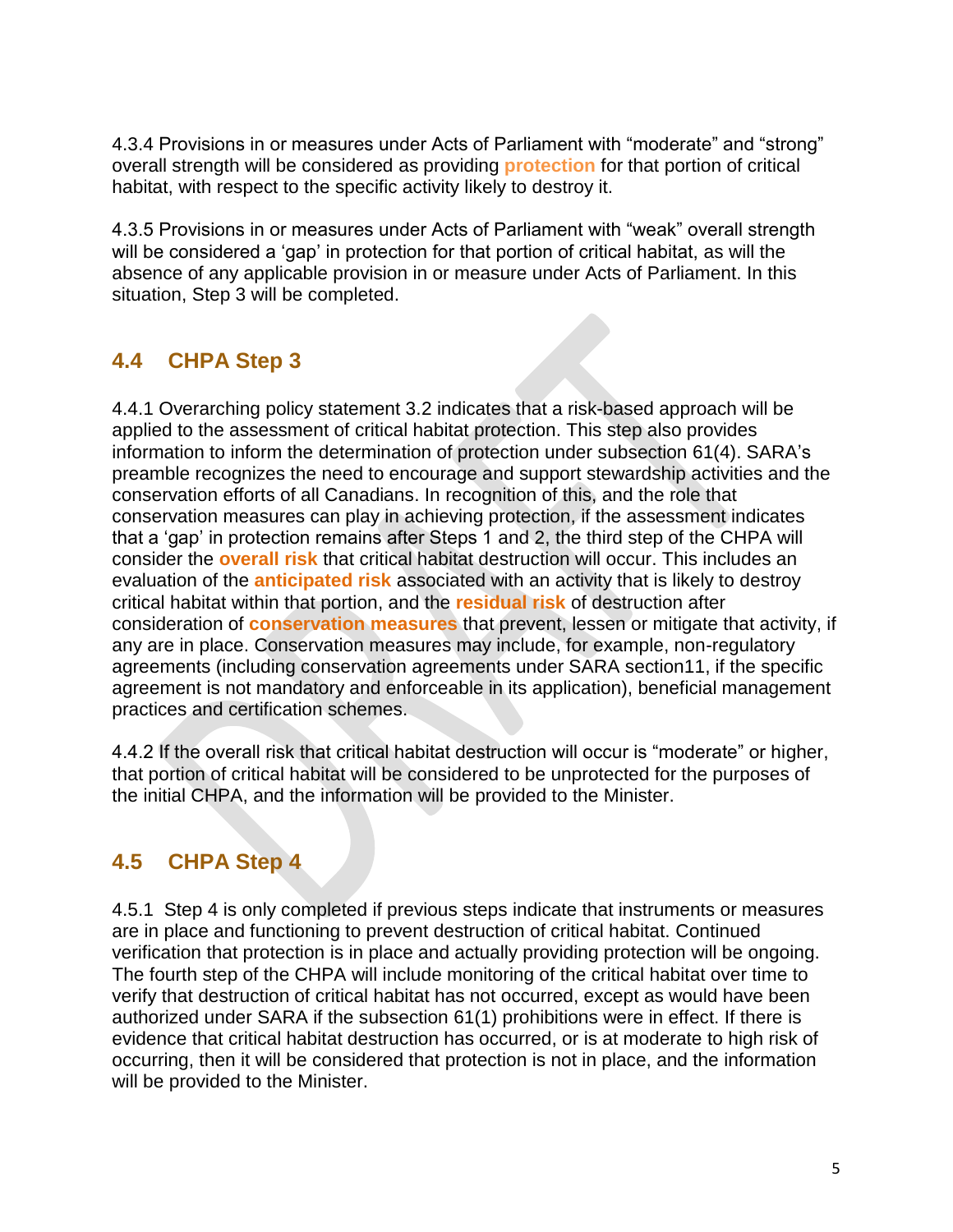## **5.0 Using the results of a Critical Habitat Protection Assessment**

5.1.1 The Minister's opinion will be based on all information that the Minister considers relevant.

5.1.2 For the purposes of the initial CHPA, protection will be assessed as in place if:

- there are no gaps in protection for one or more portions of critical habitat (i.e. instrument(s) strength is strong or moderate in Steps 1 and 2), OR
- there are gaps in protection as identified in Steps 1 and 2, but Step 3 indicates a very low or low risk of critical habitat destruction.

5.1.3 If the initial CHPA indicates the results outlined in 5.1.2, information will be provided to the Minister to enable consideration of whether or not the portion(s) of critical habitat are protected.

5.1.4 If ongoing monitoring from Step 4 of the CHPA indicates that protection is no longer in place, consultation will be conducted as in 5.1.5.

5.1.5 If the initial CHPA indicates that critical habitat is not protected, consultation will proceed as quickly as possible with provincial, territorial, Indigenous, and local governments, federal government departments, and others with responsibility for managing the non-federal land on which critical habitat has been identified. The purpose of working with partners during this consultation process will be to finalize the assessment and put protection in place that meets the requirements of SARA in a timely way.

5.1.6 Any new information provided in the responses to consultations will be assessed using the CHPA. Following these consultations, information will be provided to the Minister to enable consideration of whether or not the portion(s) of critical habitat are unprotected.

### **6.0 Minister's Opinion, and Reporting on Critical Habitat Protection on Non-Federal Lands**

#### **6.1 Minister Forms the Opinion that Critical Habitat is Protected**

6.1.1 If the Minister has formed the opinion that critical habitat is protected, a summary of the final results of the CHPA Steps 1-3 will be put on the Species at Risk Public Registry. A report on steps to protect critical habitat (SARA section 63) is not necessary, given that the critical habitat is already protected.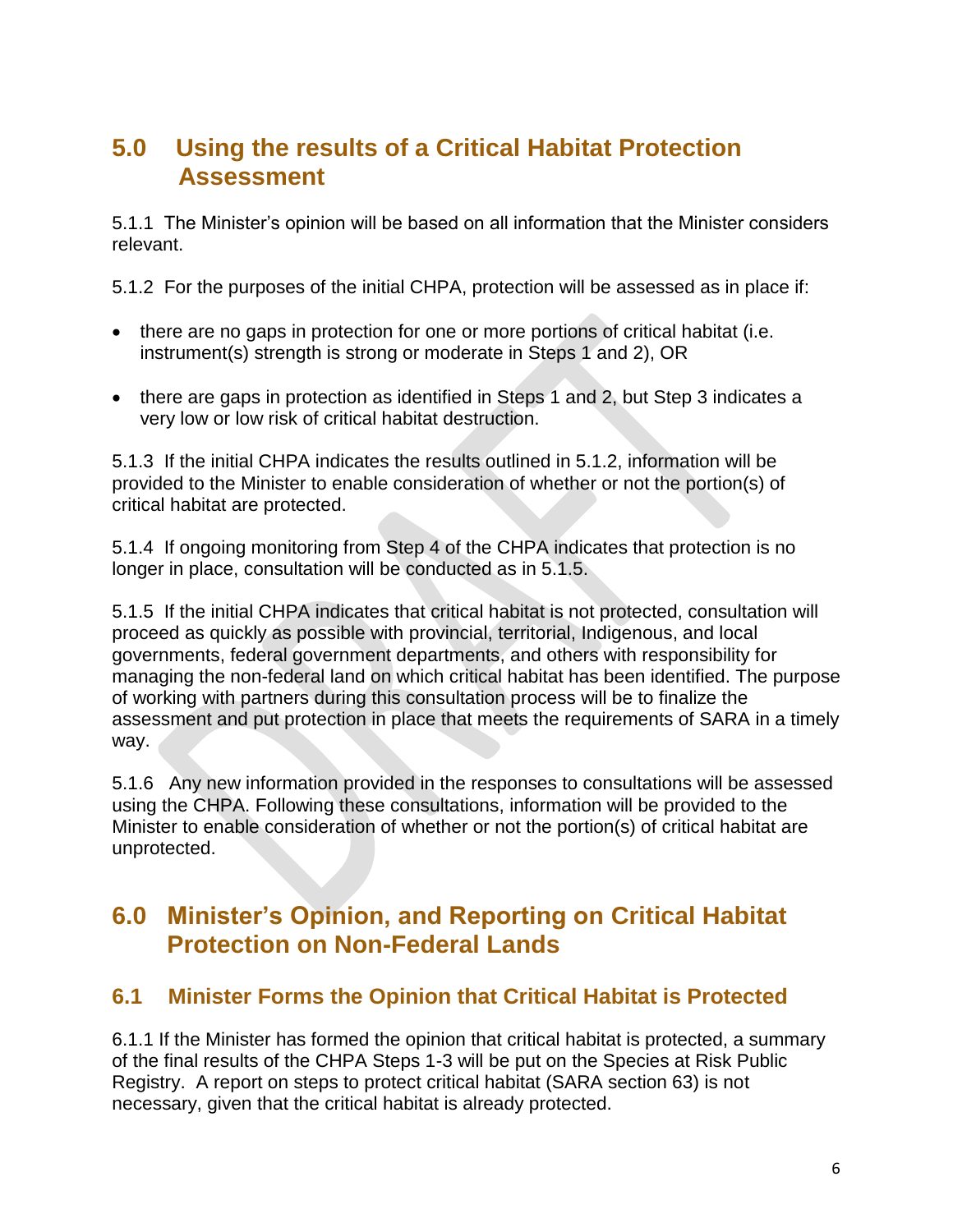6.1.2 If ongoing monitoring from the CHPA Step 4 verifies that critical habitat continues to be protected, this will be indicated through reports on the implementation of recovery strategies and action plans (SARA sections 46 and 55).

#### **6.2 Minister Forms the Opinion that Critical Habitat is Unprotected**

6.2.1 If the Minister has formed the opinion that critical habitat is *unprotected*, and reasonable steps are actively underway to put protection in place, a report will be put on the Species at Risk Public Registry on the steps being taken to protect the critical habitat. The report will be updated with respect to every 180 day period until the portion(s) of critical habitat are protected.

 Reasonable steps are considered to be actions underway to put protection in place in a timely manner, consistent with the criteria in the CHPA.

6.2.2 If the Minister has formed the opinion that critical habitat is *unprotected*, the Act requires that the Minister recommend to the Governor in Council that a protection order be made to bring SARA's subsection 61(1) prohibition against the destruction of critical habitat into force for the unprotected portions. As long as reasonable steps to put protection in place are actively underway, the Minister will defer making a recommendation for an order to Governor in Council.

## **7.0 Definitions and Examples**

The terms defined below are used throughout this document and should be understood in that context.

- **Activities likely to result in the destruction of critical habitat (ALTD):** Examples of activities that are likely to occur, and that require management (e.g. prevention, reduction) to prevent destruction of critical habitat. ALTD are described in the recovery strategy or action plan, and are reviewed for each portion of critical habitat in the CHPA. This concept is particularly relevant for provinces and territories that do not have laws which prohibit "destruction of critical habitat".
- **Anticipated Risk:** Within an area for which there is a gap in protection from the laws of the province / territory, the risk of critical habitat being destroyed by the impact of a given activity, prior to consideration of conservation measures. This is assessed during the CHPA Step 3.
- **Conservation measures:** Actions, agreements, or other measures that have been shown to prevent, lessen, or mitigate the activity likely to result in the destruction of critical habitat. These are not always legally-binding, however they are carefully evaluated in Step 3 of the CHPA, and are in keeping with the recognition in SARA's preamble that responsibility for the conservation of wildlife is shared, that the role of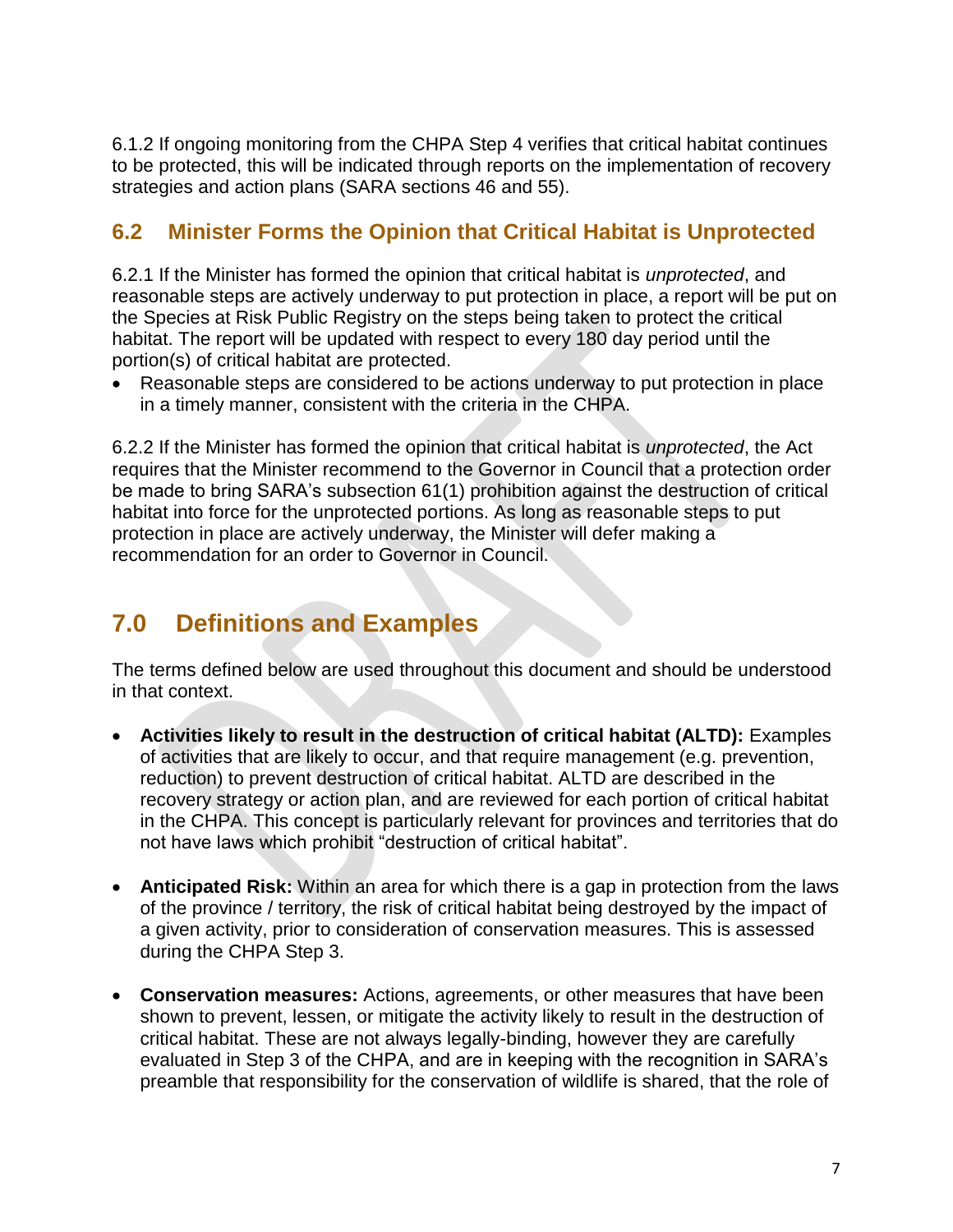aboriginal peoples is essential, and that stewardship activities and the conservation efforts of individual Canadians and communities have an important role to play.

- **Destruction of Critical Habitat:** Understanding what constitutes destruction of critical habitat is necessary for the protection and management of critical habitat. Destruction is determined on a case by case basis. Critical habitat will be considered destroyed if part of the critical habitat were degraded, either permanently or temporarily, such that it would not serve its function when needed by the species. Destruction may result from a single or multiple activities at one point in time or from the cumulative effects of one or more activities over time.
- **Effective Protection:** Critical habitat is effectively protected under paragraph 61(4)(b) where laws of the province or territory are, based on the available evidence, having the same protection outcome as would be the case if SARA subsection 61(1) prohibitions were in place; or, if legal instruments are not likely to result in the same protection outcome, there is a low level of risk that the critical habitat will be destroyed.
- **Legal instrument:** An instrument with a basis in public law (e.g. statutes and their enabling provisions) or in private (civil) law (e.g. contracts). The strength of these instruments is assessed in CHPA Steps 1 and 2.
- **Non-federal Lands:** Lands that do not meet the SARA subsection 2(1) definition of federal lands.
- **Overall Risk:** The final result of CHPA Step 3, where the Residual Risk results for multiple activities are aggregated for a given portion.
- **Parts:** The parts of critical habitat are the components or constituent elements that make the habitat necessary for the survival and recovery of the species. These are often referred to as biophysical attributes within recovery documents (e.g. attributes specific to nesting, foraging, specific plant growing conditions).
- **Portions:** A portion of critical habitat is the geographic area within which a common set of land ownership, land tenure or management type, and protection mechanisms apply.
- **Protection:** Critical habitat is protected under paragraph 61(4)(a) where provisions in, or measures under SARA or other Acts of Parliament are having the same protection outcome as would be the case if SARA subsection 61(1) prohibitions were in place; or, if legal instruments are not likely to result in the same protection outcome, there is a low level of risk that the critical habitat will be destroyed..
- **Protection Outcome:** When considering whether critical habitat is protected or effectively protected by the laws of the province or territory, or by provisions in, or measures under SARA or other Acts of Parliament, the protection outcome is that